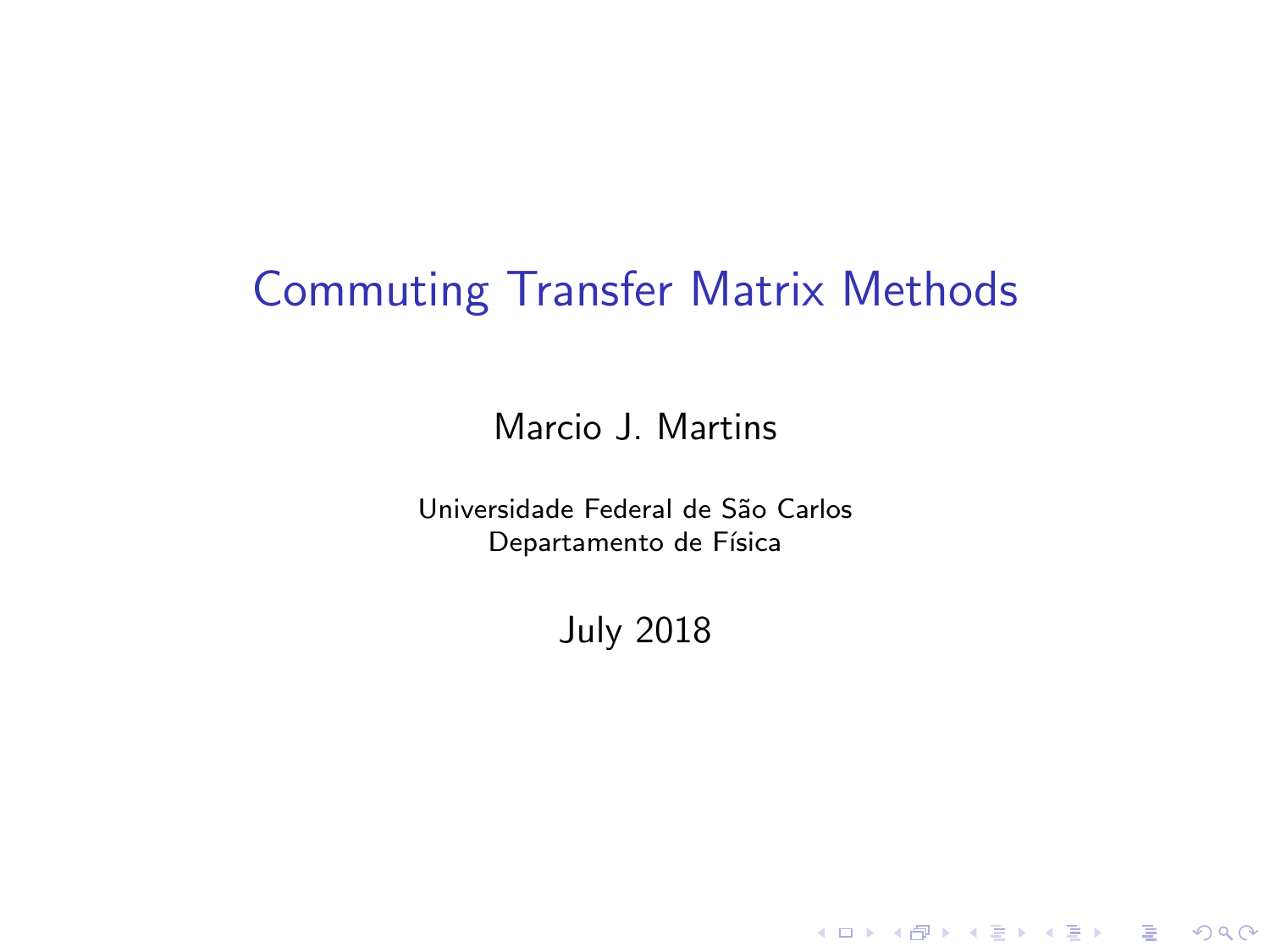## Motion in Random Enviroment

Particles move independent of each other through fixed obstacles.



- $\triangleright$  Fraction of lattice sites is occupied with given scatter.
- $\blacktriangleright$  The scattering rules are deterministic.
- $\blacktriangleright$  The obstacles are randomly distributed on the lattice.
- $\triangleright$  Partition sum of classical model of statistical mechanics.

**KORK ERKER ADE YOUR**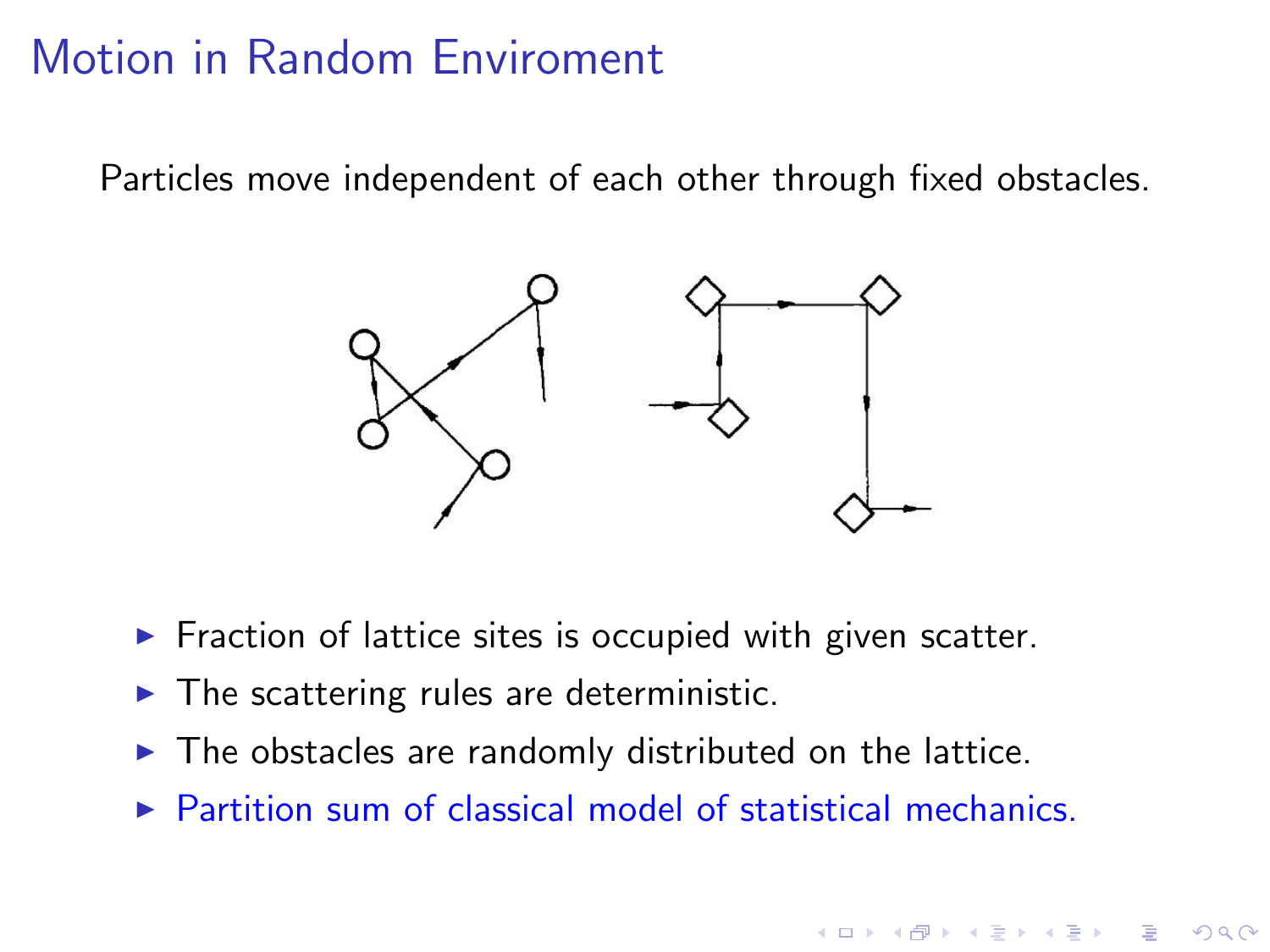### Scaling Behaviour of the Paths

Let S be the size of the open trajectory:

- $\blacktriangleright$  Perimeter of the percolation cluster  ${\rm R(S)}\sim {\rm S}^{1/d_t}$
- $\triangleright$  Probability to find the percolation cluster  $P(S) \sim S^{2-\tau_t}$

Correlations among trajectories  $G_2(x, y)$ :

 $\triangleright$  Probability of two links lie on the same loop



 $\mathbf{A} \equiv \mathbf{A} + \mathbf{B} + \mathbf{A} + \mathbf{B} + \mathbf{A} + \mathbf{B} + \mathbf{A} + \mathbf{B} + \mathbf{A} + \mathbf{B} + \mathbf{A} + \mathbf{B} + \mathbf{A} + \mathbf{B} + \mathbf{A} + \mathbf{B} + \mathbf{A} + \mathbf{B} + \mathbf{A} + \mathbf{B} + \mathbf{A} + \mathbf{B} + \mathbf{A} + \mathbf{B} + \mathbf{A} + \mathbf{B} + \mathbf{A} + \mathbf{B} + \mathbf{A} + \mathbf{B} + \math$ 

 $2Q$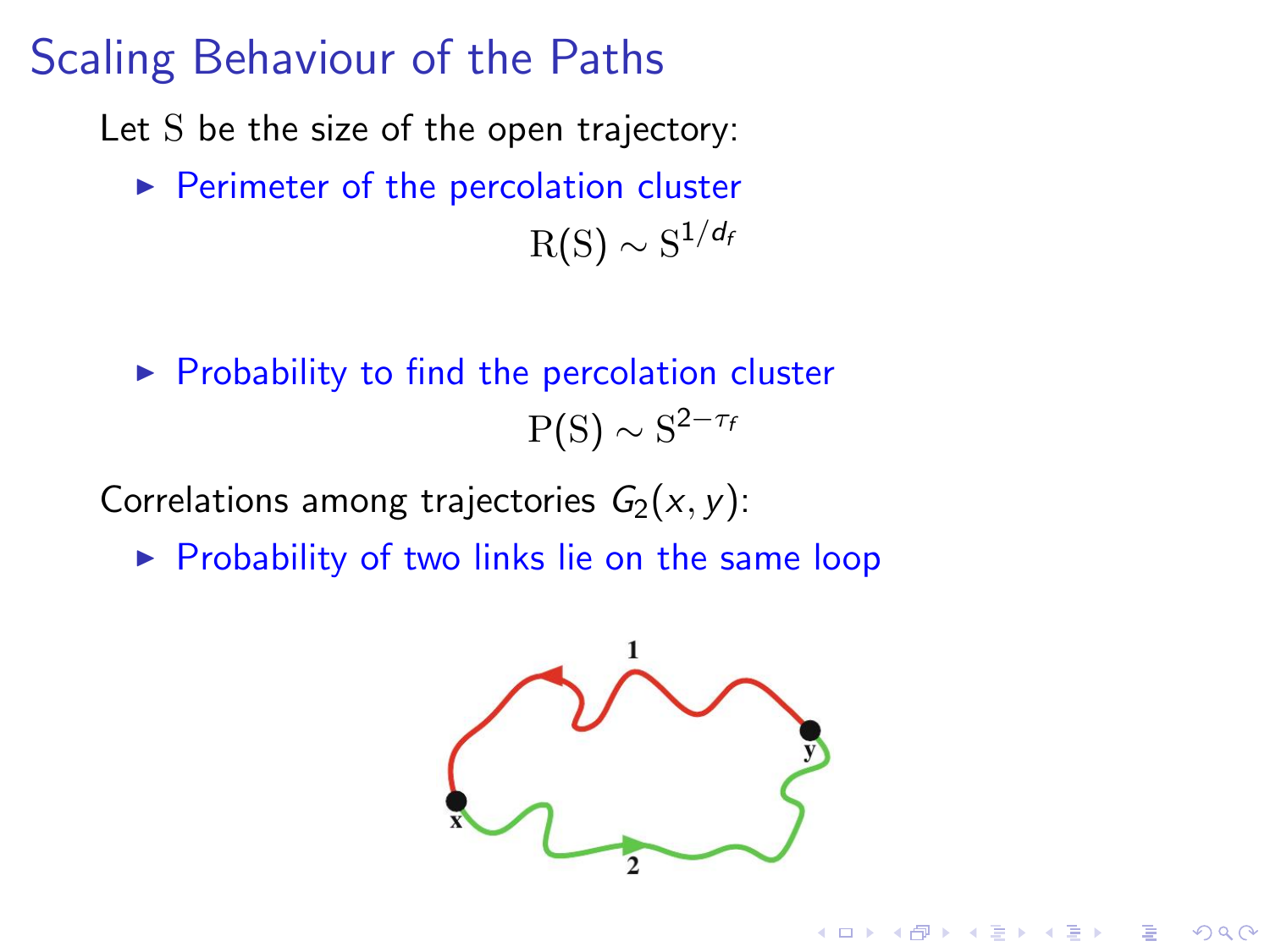### The Mirror Model

Gunn, Ortuño (1985); Ruijgrok, Cohen (1988)

 $\triangleright$  Obstacles are right and left mirrors and vacancies





 $w_a$   $w_b$   $w_c$ 

 $\triangleright$  Weighting every closed loop in a given state by a fugacity  $Q$  $\sum$  $w_{a}^{n_a}w_{b}^{n_b}w_{c}^{n_c}Q^{\# paths}$  $Z =$ scatter configurations **KORK ERKER ADE YOUR**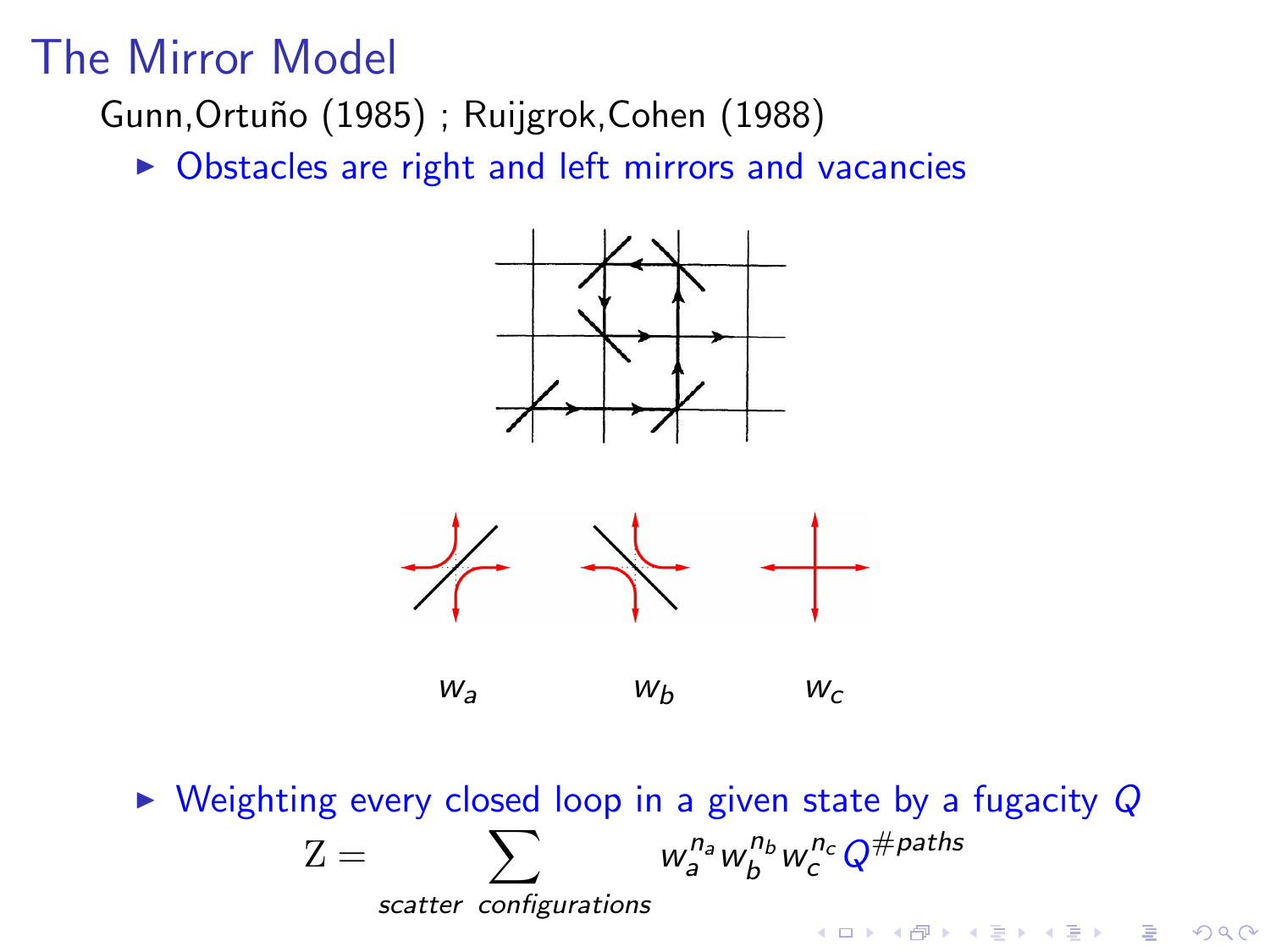## Simulation Results

 $\blacktriangleright$  Phase diagram



<span id="page-4-0"></span> $\triangleright$  Probability to find an open orbit after time t

$$
P_o(t) \sim \begin{cases} t^{-1/7} & \text{for } \ w_a + w_b = 1\\ \frac{A_1}{\log(t) + A_2} & \text{for } \ w_a + w_b < 1 \end{cases}
$$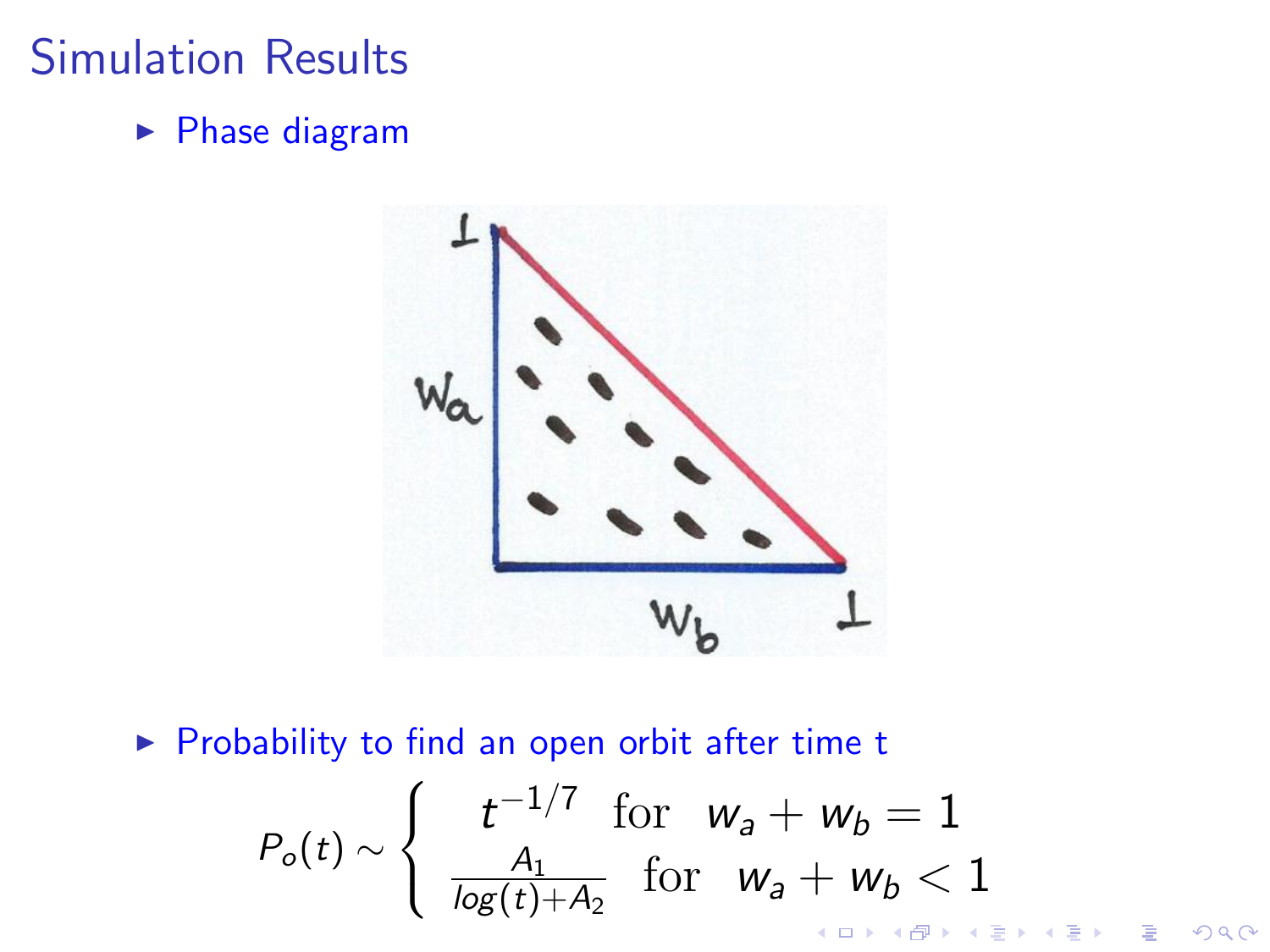## Integrability Results

• Yang-Baxter

$$
cb'a'' = bb'c'' + bc'a''
$$
  
\n
$$
ac'a'' = aa'c'' + ca'a''
$$
  
\n
$$
ab'c'' = ac'b'' + cb'b''
$$
  
\n
$$
ab'a'' = Qba'b'' + aa'b'' + ca'b'' + bb'b'' + bc'b'' + ba'a'' + ba'c''
$$

#### • Largest Eigenvalue

$$
\begin{array}{lcl} \Lambda_0 (\lambda) & = & \left[ \frac{4 \Delta^2}{|\Delta| - \lambda} \right] \frac{\Gamma \left( 1 + \frac{\lambda}{2|\Delta|} \right) \Gamma \left( \frac{1}{2} + \frac{1}{2|\Delta|} + \frac{\lambda}{2|\Delta|} \right) \Gamma \left( \frac{3}{2} - \frac{\lambda}{2|\Delta|} \right) }{\Gamma \left( \frac{1}{2} + \frac{\lambda}{2|\Delta|} \right) \Gamma \left( \frac{1}{2 - n + 2m} + \frac{\lambda}{2|\Delta|} \right) \Gamma \left( 1 - \frac{\lambda}{2|\Delta|} \right)} \\ & \times & \frac{\Gamma \left( 1 + \frac{1}{2|\Delta|} - \frac{\lambda}{2|\Delta|} \right)}{\Gamma \left( \frac{1}{2} + \frac{1}{2|\Delta|} - \frac{\lambda}{2|\Delta|} \right)} \end{array}
$$

<span id="page-5-0"></span>• Loop Density  $<\rho_{\text{loops}}>=\frac{d}{d\theta}$  $\frac{d}{dQ}\log\Lambda_0(\lambda),\;\;\;Q\to1$  $\frac{d}{dQ}\log\Lambda_0(\lambda),\;\;\;Q\to1$  $\frac{d}{dQ}\log\Lambda_0(\lambda),\;\;\;Q\to1$  $\frac{d}{dQ}\log\Lambda_0(\lambda),\;\;\;Q\to1$